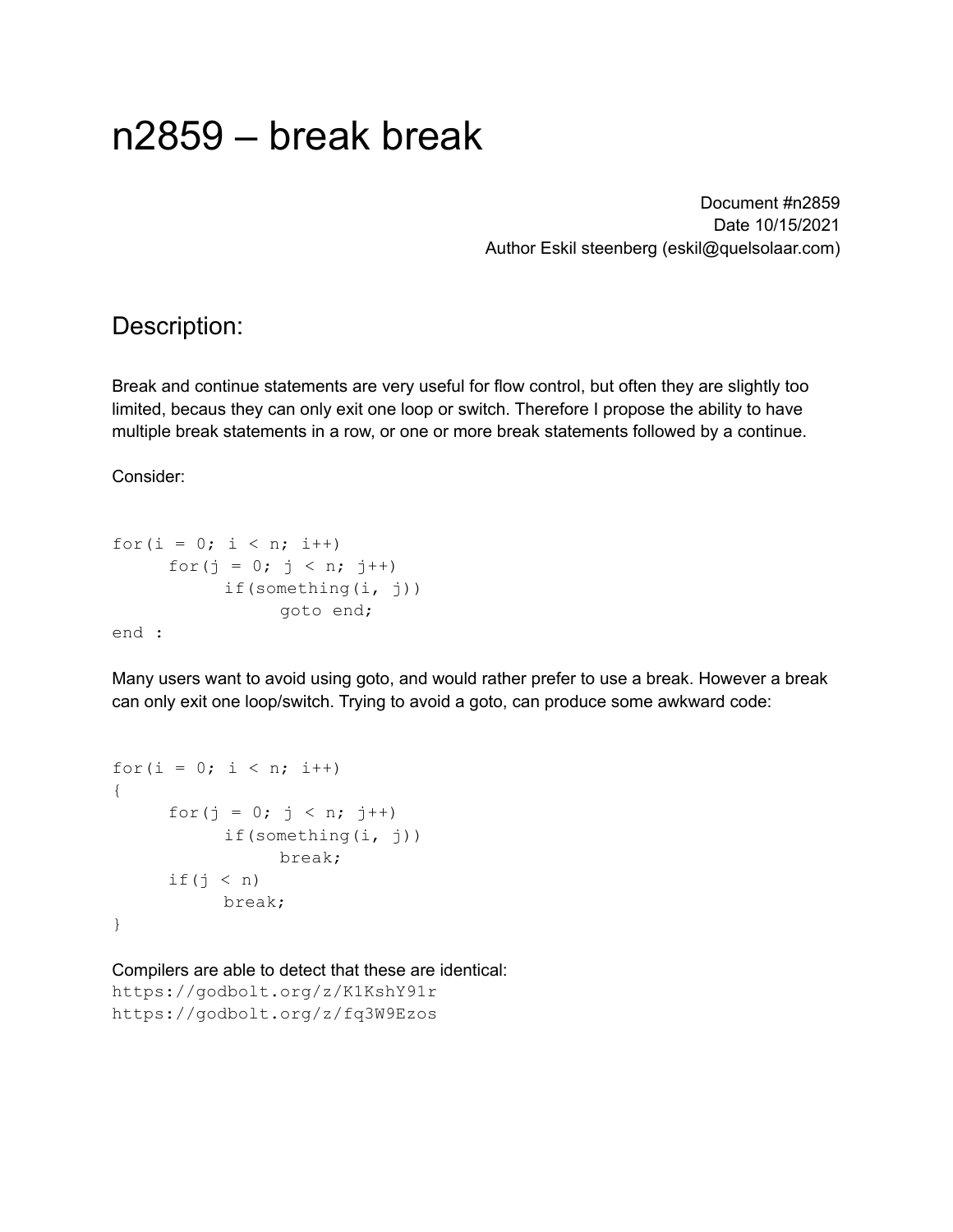Instead I propose the ability to make a multi-break statement:

```
for(i = 0; i < n; i++)
     for(j = 0; j < n; j++)
          if(something(i, j))
                break break;
```
I also propose that break statements can end with a continue statement. An example of this would be:

```
for(i = 0; i < n; i++)
{
     for(j = 0; j < n; j++)
           if(something(i, j))
                break continue;
     something_else();
}
```
That would be equivalent to:

```
for(i = 0; i < n; i++)
{
     for(j = 0; j < n; j++)if(something(i, j))
                break;
     if(j < n) /* did we break? */continue;
     something else();
}
```
## Discussion:

-Why not just use goto?

goto has (somewhat undeservedly) a reputation of being bad style. Many users avoid goto, and some style guides even forbid its use. Even if one does accept the use of goto, it has the disadvantage that a goto label can be placed anywhere. break and continue statements are localized and therefore easier to read, and less likely to be abused.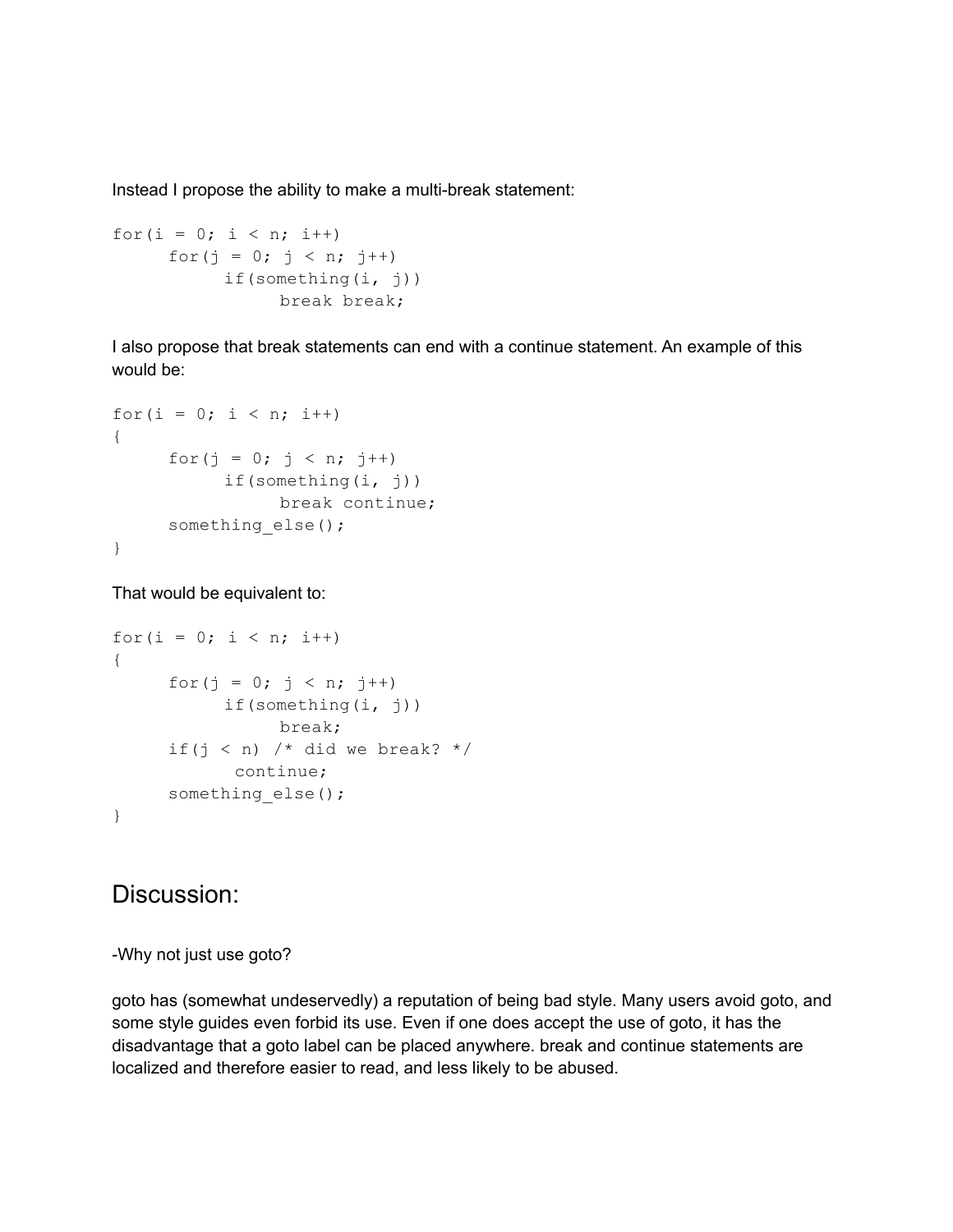-Why not use a constant value to denote the number of loops/switches to exit? Along the lines of break[2]; or continue(2);

A value would suggest that the break statement could have dynamic target. Multiple breaks is clearly not dynamic. Having one or more break followed by a continue is also clearer than having a continue with a index. Using multiple breaks doesn't break existing code, and doesn't add new keywords that pollute the namespace. It is a feature that solves a common problem, with a small change.

## Proposed changes:

6.8.6 Jump statements Syntax 1 jump-statement: goto identifier ; one or more opt break continue ; additional opt break break ; return **expression**opt ;

#### 6.8.6.2 The continue statement

#### **Constraints**

1 A continue statement shall appear only in or as a loop body. For each preceding break, the statement must appear in an additional loop body.

#### **Semantics**

2 A continue statement causes a jump to the loop-continuation portion of the smallest an enclosing iteration statement; that is, to the end of the loop body. More precisely, in each of the statements unless the continue statement shown is in an enclosed iteration statement (in which case it is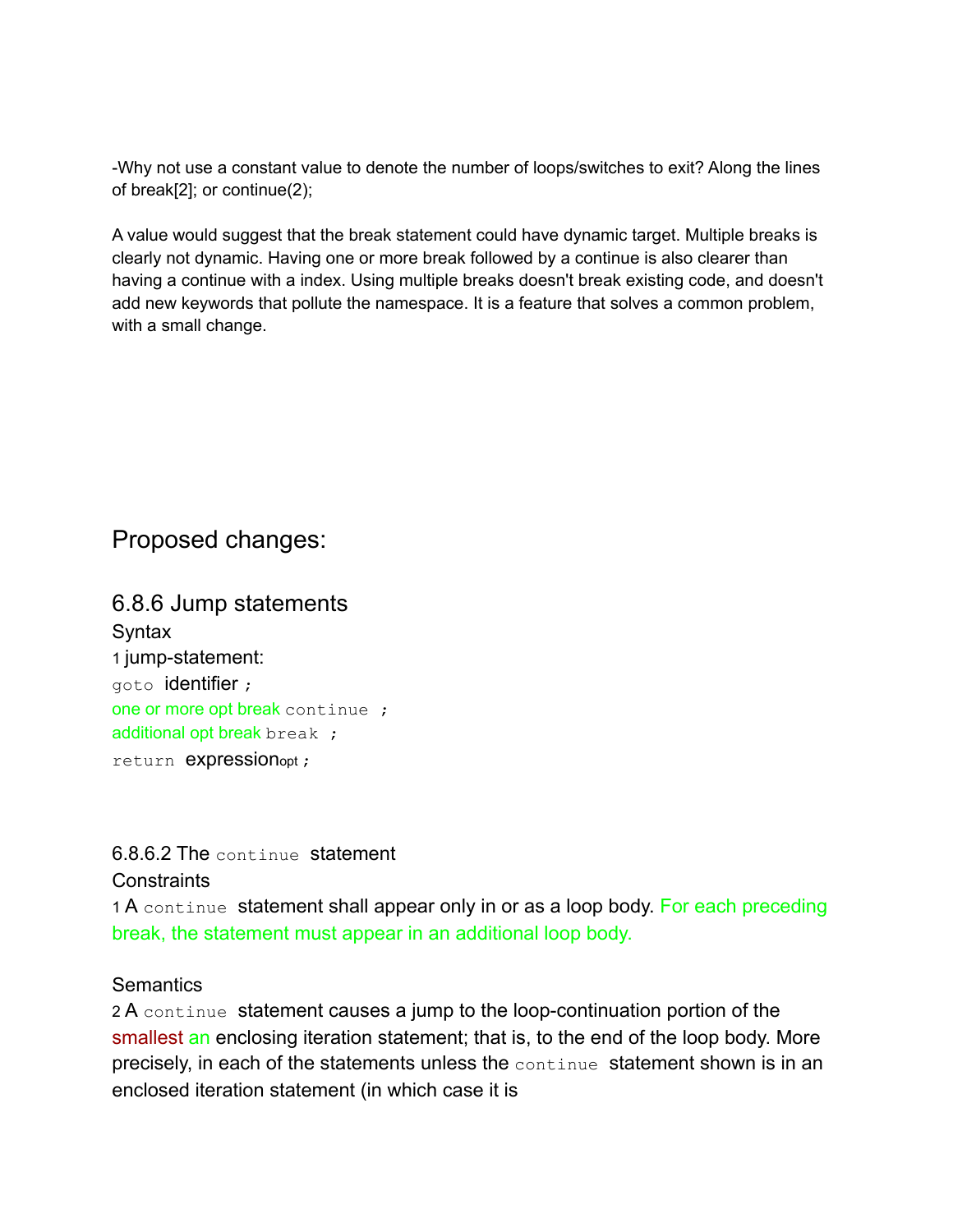interpreted within that statement), it is equivalent to goto contin; A continue statement without preceding break jumps to the smallest enclosing iteration statement. For each preceding break, the jump reaches one further iteration or switch statement out.

```
while (\frac{*}{*} \ldots *') {
  while (/* ... */) {
    /* ... */
   break continue;
    }
/* ... */
contin:
}
while (\frac{*}{*} \ldots *') {
  switch (\times \dots \times) {
    /* ... */
   break continue;
   }
/* ... */
contin:
}
```
#### 6.8.6.3 The break statement

#### **Constraints**

1 A break statement shall appear only in or as a switch body or loop body. For each preceding break, the statement must appear in an additional switch body or loop body.

#### **Semantics**

2 A single break statement terminates execution of the smallest enclosing switch or iteration statement. For each additional break contained in the statement, an additional enclosing switch or iteration statement is terminated starting from the innermost going outwards.

# Question for the WG14

Does the wg14 want something along the lines of n2859, into c23?